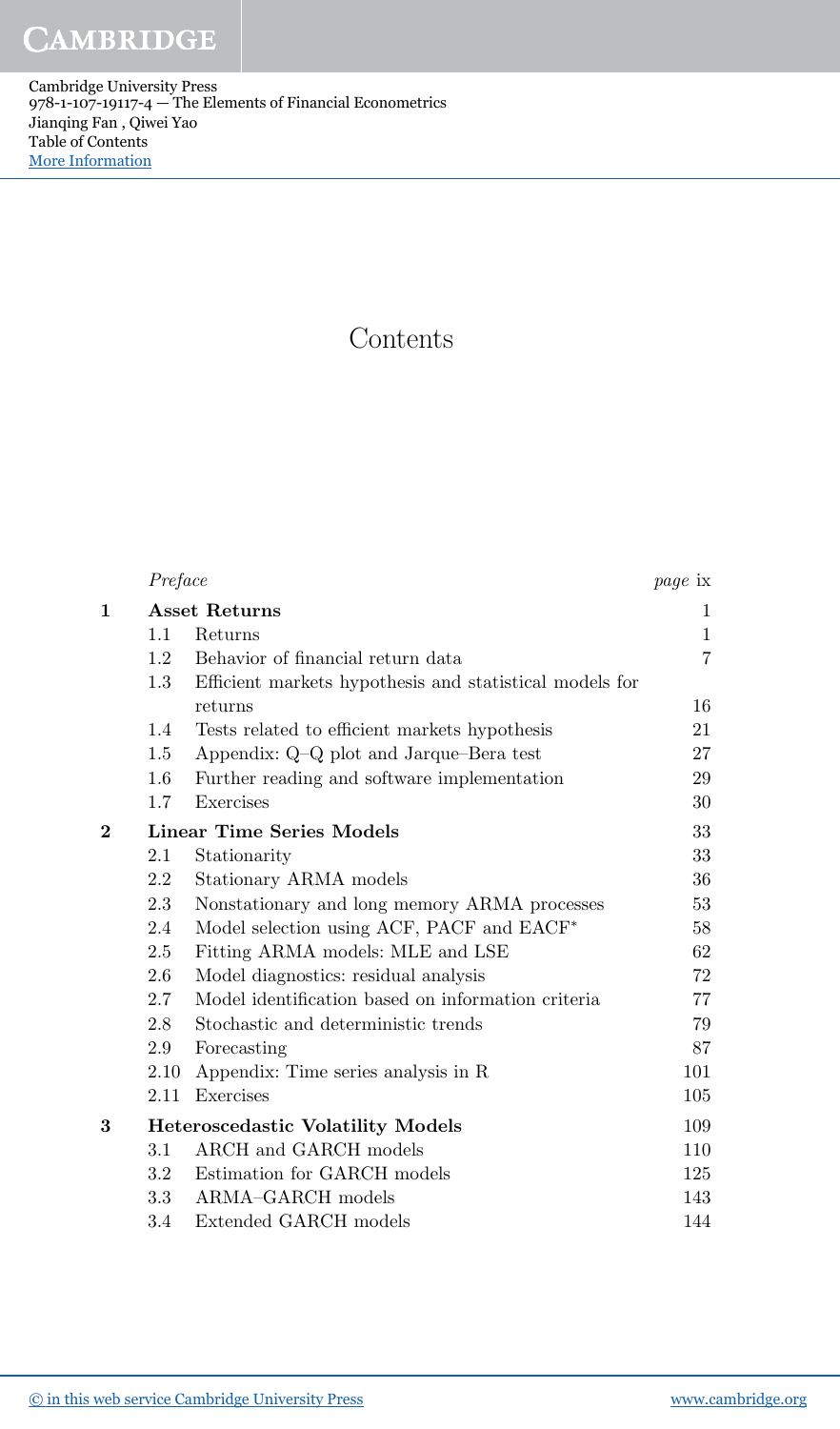**CAMBRIDGE** 

Cambridge University Press 978-1-107-19117-4 — The Elements of Financial Econometrics Jianqing Fan , Qiwei Yao Table of Contents [More Information](www.cambridge.org/9781107191174)

| vi |             | Contents                                                                     |            |
|----|-------------|------------------------------------------------------------------------------|------------|
|    | 3.5         | Stochastic volatility models                                                 | 155        |
|    | 3.6         | Appendix: State space models*                                                | 160        |
|    | 3.7         | Exercises                                                                    | 168        |
| 4  |             | Multivariate Time Series Analysis                                            | 171        |
|    | 4.1         | Stationarity and autocorrelation matrices                                    | 171        |
|    | 4.2         | Vector autoregressive models                                                 | 176        |
|    | 4.3         | Cointegration                                                                | 194        |
|    | 4.4         | Exercises                                                                    | 209        |
| 5  |             | <b>Efficient Portfolios and Capital Asset Pricing Model</b>                  | 211        |
|    | 5.1         | Efficient portfolios                                                         | 211        |
|    | 5.2         | Optimizing expected utility function                                         | 219        |
|    | 5.3         | Capital asset pricing model                                                  | 221        |
|    | 5.4         | Validating CAPM                                                              | 226        |
|    | 5.5         | Empirical studies                                                            | 234        |
|    | 5.6         | Cross-sectional regression                                                   | 239        |
|    | 5.7         | Portfolio optimization without a risk-free asset                             | $240\,$    |
|    | 5.8         | CAPM with unknowing risk-free rate                                           | 248        |
|    | 5.9<br>5.10 | Complements<br>Exercises                                                     | 252<br>254 |
|    |             |                                                                              |            |
| 6  |             | <b>Factor Pricing Models</b>                                                 | 257        |
|    | 6.1<br>6.2  | Multifactor pricing models                                                   | 257<br>262 |
|    | 6.3         | Applications of multifactor models<br>Model validation with tradable factors | 264        |
|    | $6.4\,$     | Macroeconomic variables as factors <sup>*</sup>                              | 274        |
|    | 6.5         | Selection of factors                                                         | 274        |
|    | 6.6         | Exercises                                                                    | 283        |
| 7  |             | Portfolio Allocation and Risk Assessment                                     | 286        |
|    | 7.1         | Risk assessment of large portfolios                                          | 286        |
|    | 7.2         | Estimation of a large volatility matrix                                      | 297        |
|    | 7.3         | Portfolio allocation with gross-exposure constraints                         | 317        |
|    | 7.4         | Portfolio selection and tracking                                             | 322        |
|    | 7.5         | Empirical applications                                                       | 325        |
|    | 7.6         | Complements                                                                  | 328        |
|    | 7.7         | Exercises                                                                    | 331        |
| 8  |             | <b>Consumption based CAPM</b>                                                | 333        |
|    | 8.1         | Utility optimization                                                         | 333        |
|    | 8.2         | Consumption-based CAPM                                                       | 336        |
|    | 8.3         | Mean-variance frontier*                                                      | 342        |